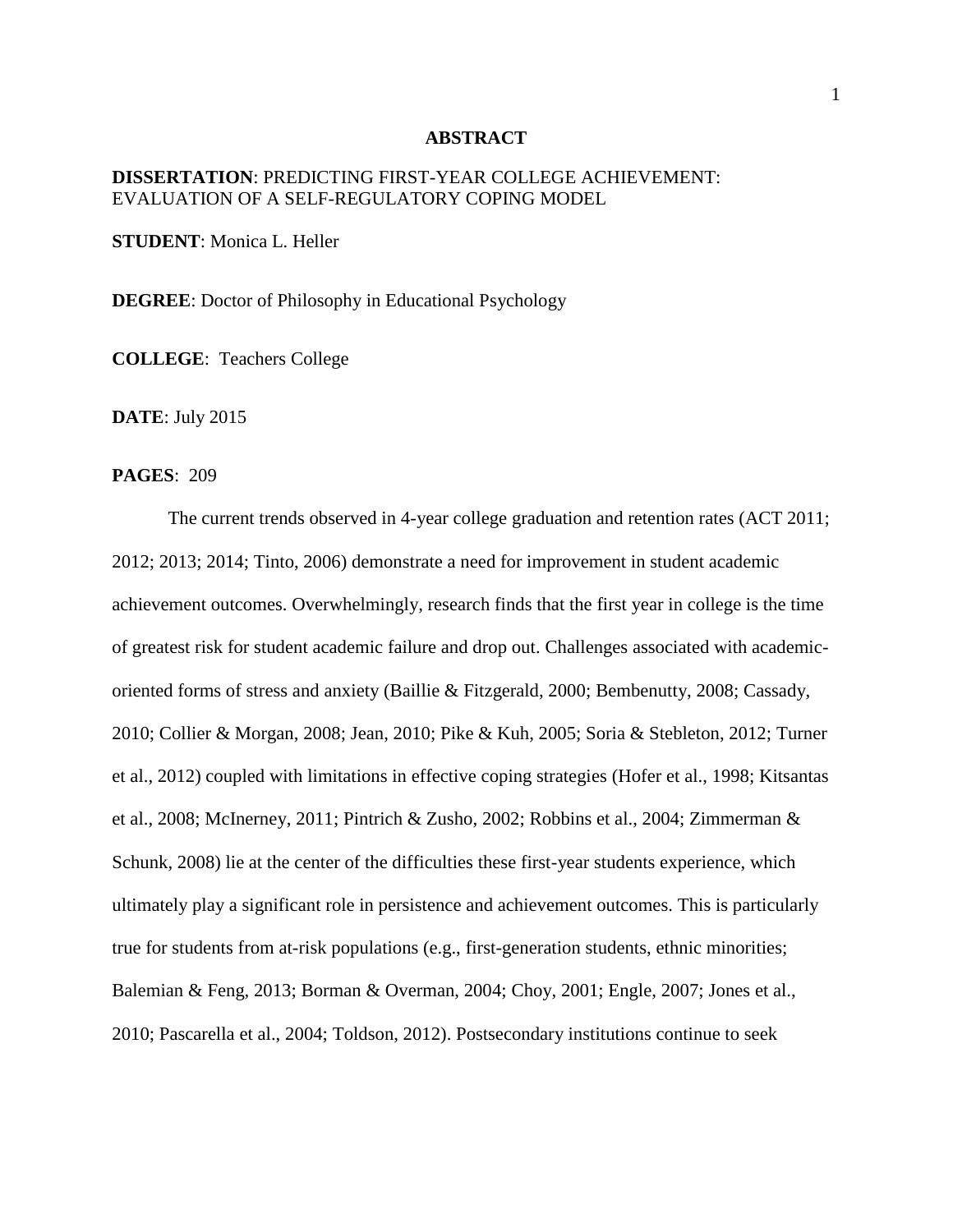answers through formal assessment and research investigations that may pave the way toward improving the achievement outcomes of their student population.

The wide body of research confirms that no single factor reliably predicts college academic success or failure, although institutions have traditionally relied upon indicators of prior achievement (i.e., H.S. GPA and college entrance exams) for such inferences (Alarcon & Edwards, 2013; DeBerard et al., 2004; Harackiewicz et al., 2002; Kowitlawakul et al., 2013; Randsell, 2001; Zypher et al., 2007). Rather, it is the collective of factors from environmental, behavioral and personal domains that interact and have the potential to positively or negatively influence college student achievement (Bandura, 1986; 1997; 1999; Lazarus & Folkman, 1984; Snow et al., 1996). As such, the Transactional Stress and Coping model (Lazarus & Folkman, 1984) provides a comprehensive model through which the influence and interaction of multiple factors associated with student stress-appraisals, coping responses, and eventual outcomes can be examined within investigations of college academic achievement.

The main purpose of this study was to examine the degree of influence student background characteristics, indicators of prior achievement, anxiety-laden cognitive belief states, and self-regulated learning had on first-year college student achievement. Informed by the Lazarus and Folkman (1984) framework, a proposed academic-oriented stress-appraisal and coping model was tested for viability in predicting student achievement outcomes at the conclusion of their first-year in college. This study investigated research questions specifically associated with: 1) the influence of gender, ethnicity and first-generation status on first-year achievement; 2) the influence of student prior achievement (i.e., H. S. GPA and SAT scores) on first-year achievement; 3) the potential mediating influence of cognitive appraisals on first-year achievement; and 4) the potential moderating role of self-regulated learning in first-year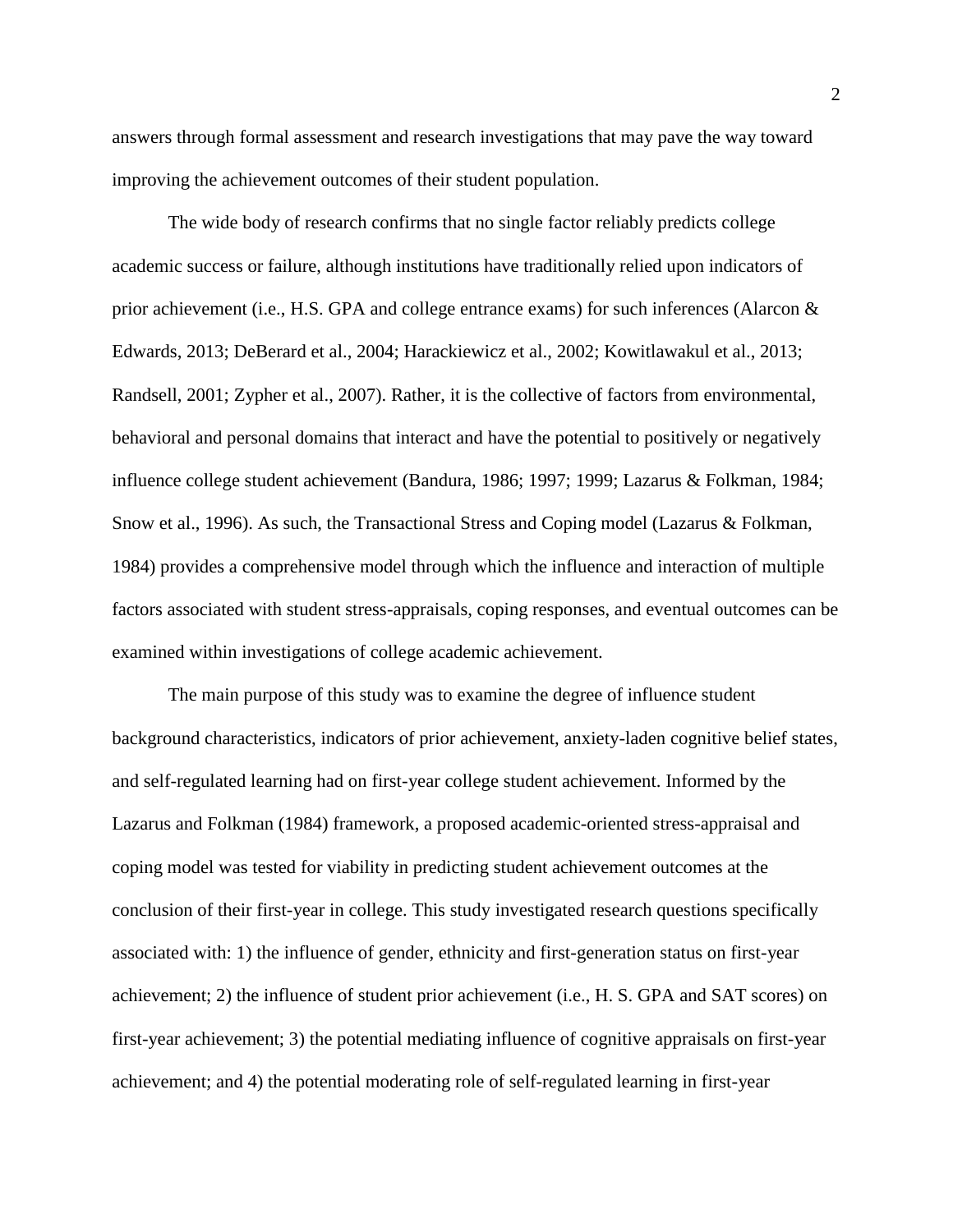achievement. For this archival study, all student demographic data, measures of prior achievement, first-year college achievement (cumulative GPA) and self-report responses to the LASSI-HS (Weinstein & Palmer, 1990) instrument were accessed from a large sample ( $N =$ 29,431) of first-time, first-year students enrolled at a mid-sized, Midwestern 4-year university during years 2004-2012. Using an established model of stress-appraisal and coping (Lazarus & Folkman, 1984) within an academic context, five models were tested using Structural Equation Modeling (SEM) to answer the specific research questions and investigate the utility of the models in predicting first-year college achievement.

The results revealed that although all background factors (i.e., gender, ethnicity, firstgeneration status) were statistically significant predictors of first-year achievement (GPA), their influence on first-year GPA was minimal. Additionally, prior achievement had a statistically significant, but weak, influence on first-year GPA. Although the direct path relationships for all pre-existing personal factors were statistically significant, the results also indicated anxious cognitive appraisals served a mediating role between these factors and first-year GPA. Thus, a partially mediated model best represented the relationships among these variables. The potential moderating effects of motivational regulation and active coping strategies did not have any meaningful impact in the two self-regulatory coping models tested. Although some statistically significant relationships were observed and provided evidence that background factors, prior achievement, anxious cognitive appraisals and self-regulated learning are associated, their influence was minimal and offered little practical utility in explaining first-year college student achievement.

Overall, the results of the study were unexpected given the strong theoretical and empirical support for the measures utilized in the study and literature supporting meaningful and